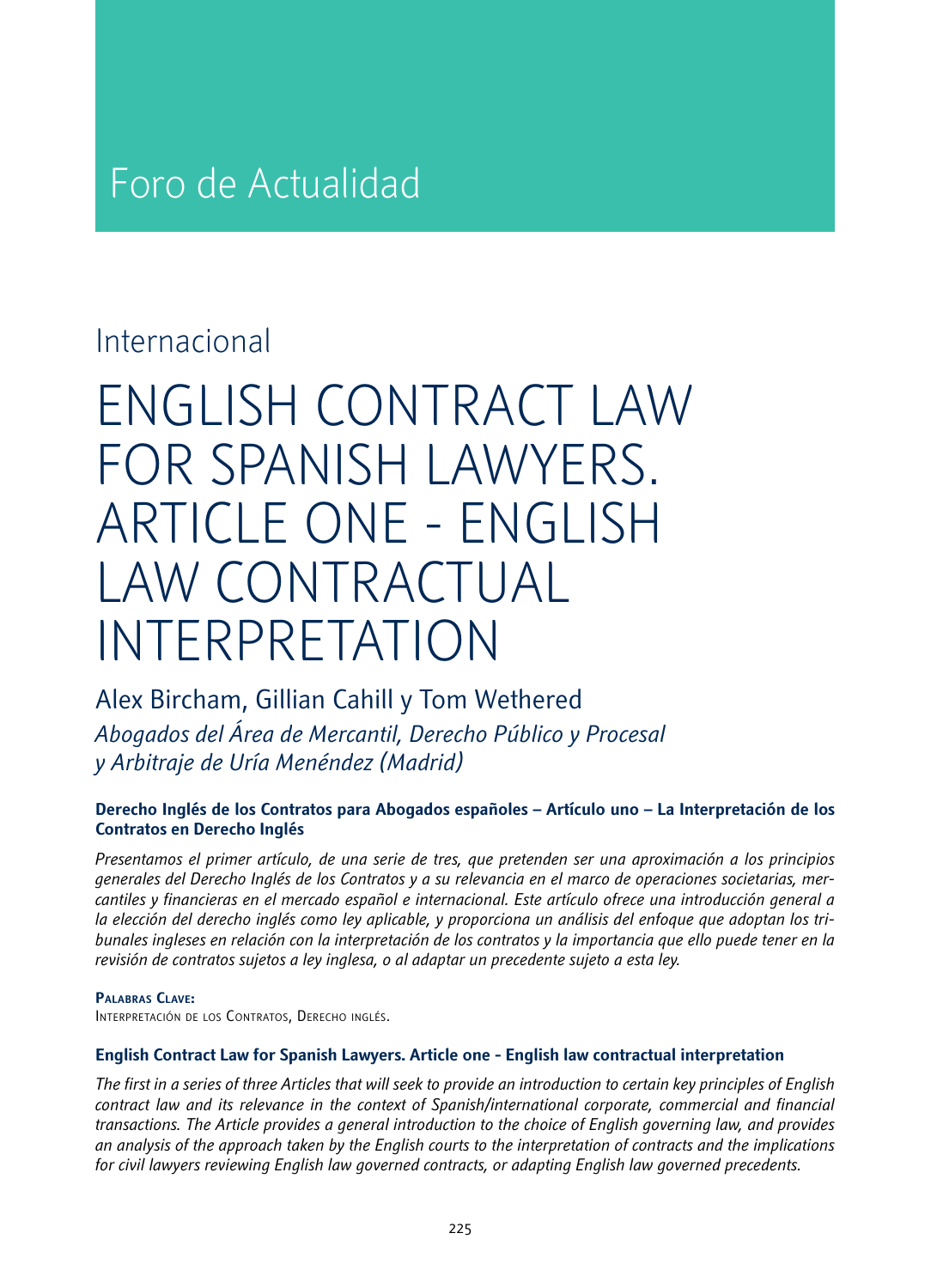**KEY WORDS:** Contractual interpretation, English law.

**FECHA DE RECEPCIÓN: 17-4-2020**

#### **FECHA DE ACEPTACIÓN: 30-4-2020**

Bircham, Alex; Cahill, Gillian; Wethered, Tom (2020). English Contract Law for Spanish Lawyers. Article one - English law contractual interpretations. *Actualidad Jurídica Uría Menéndez*, 54, pp. 225-233 (ISSN: 1578-956X).

### 1. Introduction

This is the first in a series of three Articles that will seek to provide an introduction to certain key principles of English contract law and its relevance in the context of Spanish/international corporate, commercial and financial transactions.

Given the prevalence of English law as a governing law of choice in a variety of corporate, commercial and financial transactions, it will be useful for Spanish lawyers working on such transactions to have a basic grounding in these key principles as:

- i. it is likely that at some stage in their career they will be required to review and understand English law governed agreements in their day to day work; and
- ii. they may well be required to adapt English law governed precedents to produce Spanish law governed agreements.

This **first Article** will provide a general introduction to the choice of English law on cross-border transactions, as well as an analysis of the approach taken by the English courts to the interpretation of contracts and the implications for civil lawyers reviewing English law governed contracts, or adapting English law governed precedents.

The following two articles, which will be released in subsequent editions of *UM Juridica*, will cover:

**Article two** - the absence of any general doctrine of "good faith" under English law and the consequences of that regarding the drafting and interpretation of English law governed contracts; and

**Article three** - specific differences/issues that come up for Spanish lawyers when reviewing English law agreements and points to bear in mind when using an English law governed precedent as the starting point for drafting a contract under Spanish law.

# 2. Why choose English governing law?

Parties to any commercial or financial transaction may choose to agree that it should be governed by English law and that any disputes in connection therewith be resolved by the English Courts, even if neither the contract, nor its subject matter nor the parties have any particular connection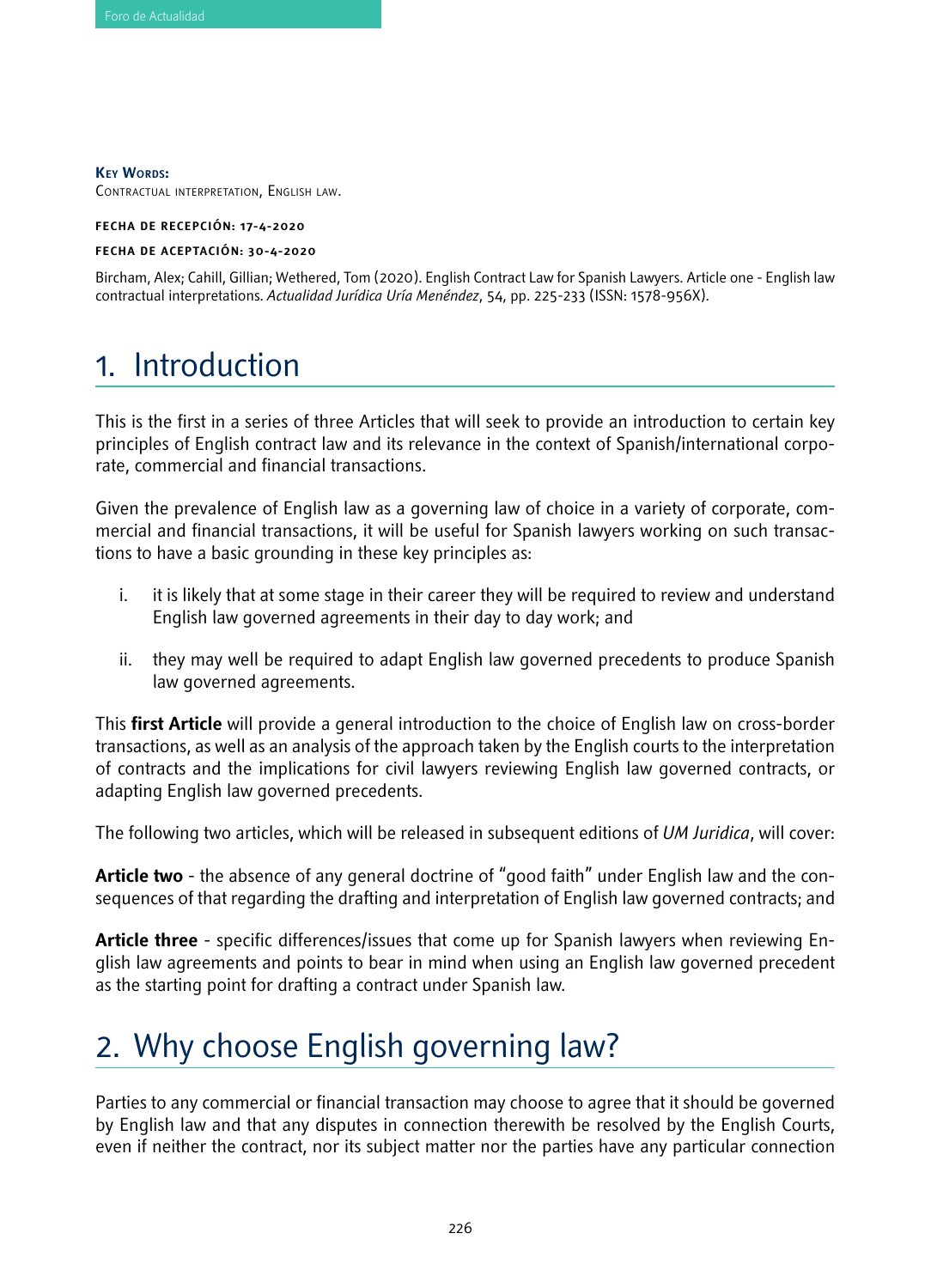with the UK. There may be many reasons for choosing English law to govern a particular transaction - for example:

- i. **Confidence in the English Courts** and their reputation for speed, quality and neutrality;
- ii. **Freedom of contract and certainty of interpretation** the ability of the parties to contract on the terms and in the manner that they choose, without the risk of unforeseen consequences derived from the application of codified statutes;
- iii. **English language** international commercial and financial transactions, both in Spain and in many other countries, are frequently documented in the English language. If neither party has a strong preference to the contrary, this may sometimes lead to the parties opting for English law and the jurisdiction of the English Courts by default;
- iv. **England as a centre for arbitration** London is home to a large range of arbitral bodies with high quality practitioners enabling international parties to resolve their legal disputes amicably without the need to litigate. Similarly, the UK is party to a number of international reciprocal arrangements, including the New York Convention, allowing for mutual recognition and enforceability of arbitral awards; and
- v. **Historical factors** in the late 19th century, the British empire had widespread global reach that extended from Australia and New Zealand through the Far-East to embrace parts of Africa, Canada and the Caribbean. As a result, English law is well understood in these jurisdictions and often becomes a natural choice when parties from such countries are involved in international transactions.

## 3. Interpretation of English law governed agreements

What is distinctive about English law governed contracts and the way in which they are interpreted by the English Courts?

### **3.1. Freedom of contract and certainty of interpretation**

There are certain basic requirements that must be observed in order to create a legally binding contract under English law including offer, acceptance, consideration (more on which in **Article three**), intention to create legal relations and sufficient certainty of terms. In a commercial transaction, documented in writing between professionally advised commercial parties, generally speaking these requirements do not give rise to particular difficulties. It will normally be clear at what point a contract has come into existence, and on what terms.

Aside from these basic technical requirements, in most respects under English contract law the parties are free to contract on the terms and in the manner that they choose. The scope for the application of "good faith" principles, or rules or terms derived from codified statutes, which may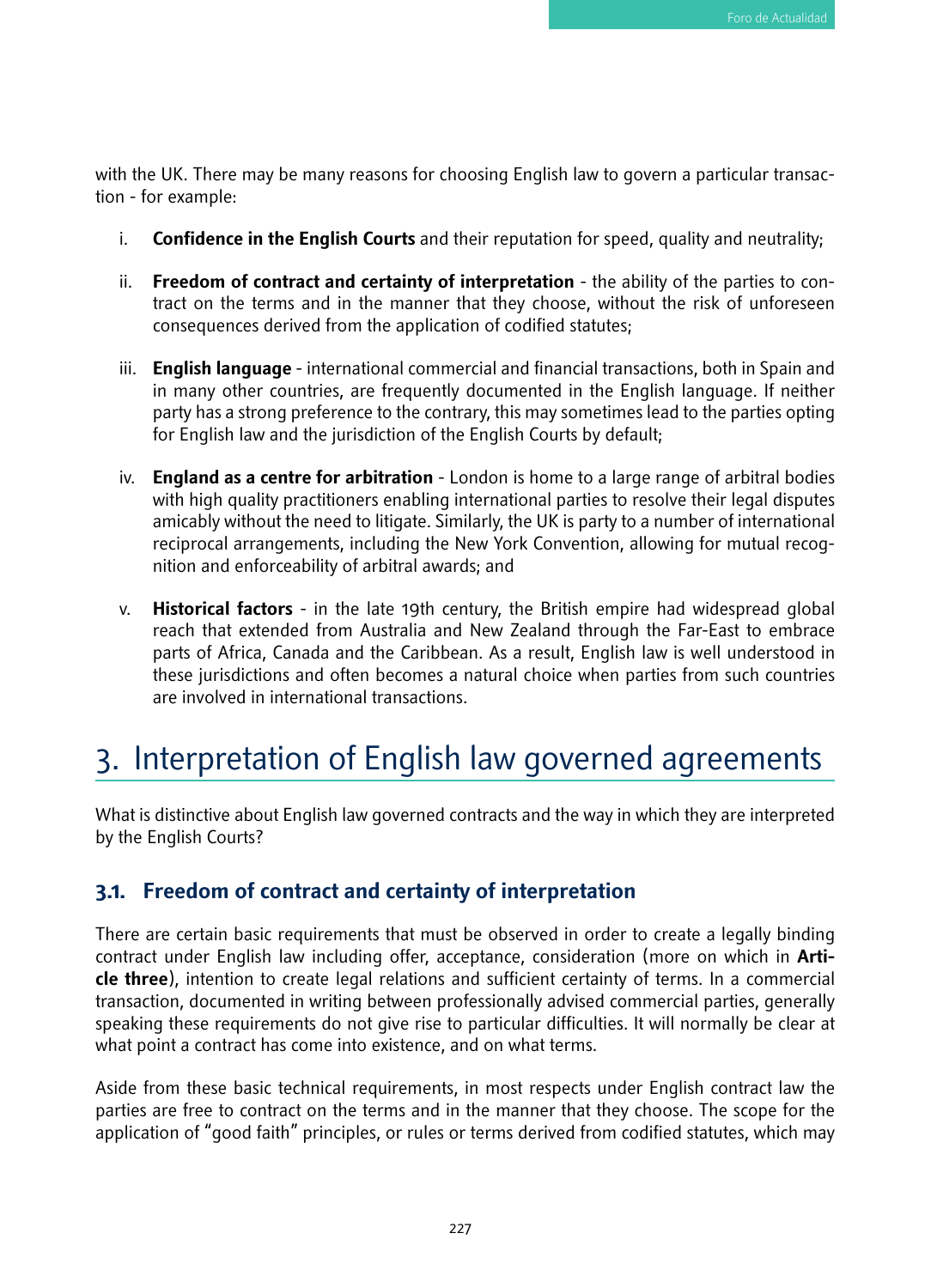have unforeseen or unintended consequences in each case, is accordingly significantly reduced when compared to the position in Spain and other civil law regimes.

This "freedom of contract" does however carry with it certain risks and responsibilities - the English Courts typically adopt a strict approach to the interpretation of contracts. The terms that the parties agree to will, generally, be enforced just as the parties agreed, regardless of whether that enforcement might lead to an unfair or unjust outcome. Under English law, more often than not, fairness is assumed to be part of the assessment made by the parties when they decide what terms to contract on, and not *ex post* depending on later factual circumstances. For that reason, English courts have consistently refused to resolve questions of contractual interpretation by reference to any general doctrine of "good faith" - which we will explore more in **Article two**. This means that the drafting used in an English law governed contract, the exact words used, carries even more weight than it would in an equivalent Spanish law governed agreement underpinned by the *Código Civil* and other statutes and subject to the doctrine of "good faith" in its interpretation by the Spanish Courts.

### **3.2. Textual and contextual approach**

The approach of the English Courts to the interpretation of contracts is to focus on:

*"the meaning* [that the clause in question would have] *to a reasonable person having all the background knowledge which would reasonably have been available to the parties in the situation in which they were at the time of the contract"* (*Investors Compensation Scheme Ltd West Bromwich Building Society (No 1)* [1998] 1 WLR 896).

This means that the English Courts will look at the drafting of the applicable provisions and the contract generally to construe the objective meaning of the words that the parties have used to express their intention. The Court will also consider the broader context: "*the background knowledge which would reasonably have been available to the parties in the situation in which they were at the time of the contract"* - but only to a limited extent*.* 

Note that **the test is objective**; the English Courts will generally ignore subjective evidence of what the parties may actually have intended, an attitude that clearly departs from that of the Spanish Courts.

### **3.3. What elements will the English Courts take into consideration?**

The English Courts will start with the ordinary meaning of the applicable provisions of the contract, seeking to construe the objective meaning of the words on the page in the context of other objective elements which may serve to assist their interpretation, such as:

- i. other relevant provisions of the contract;
- ii. the objective of the contract;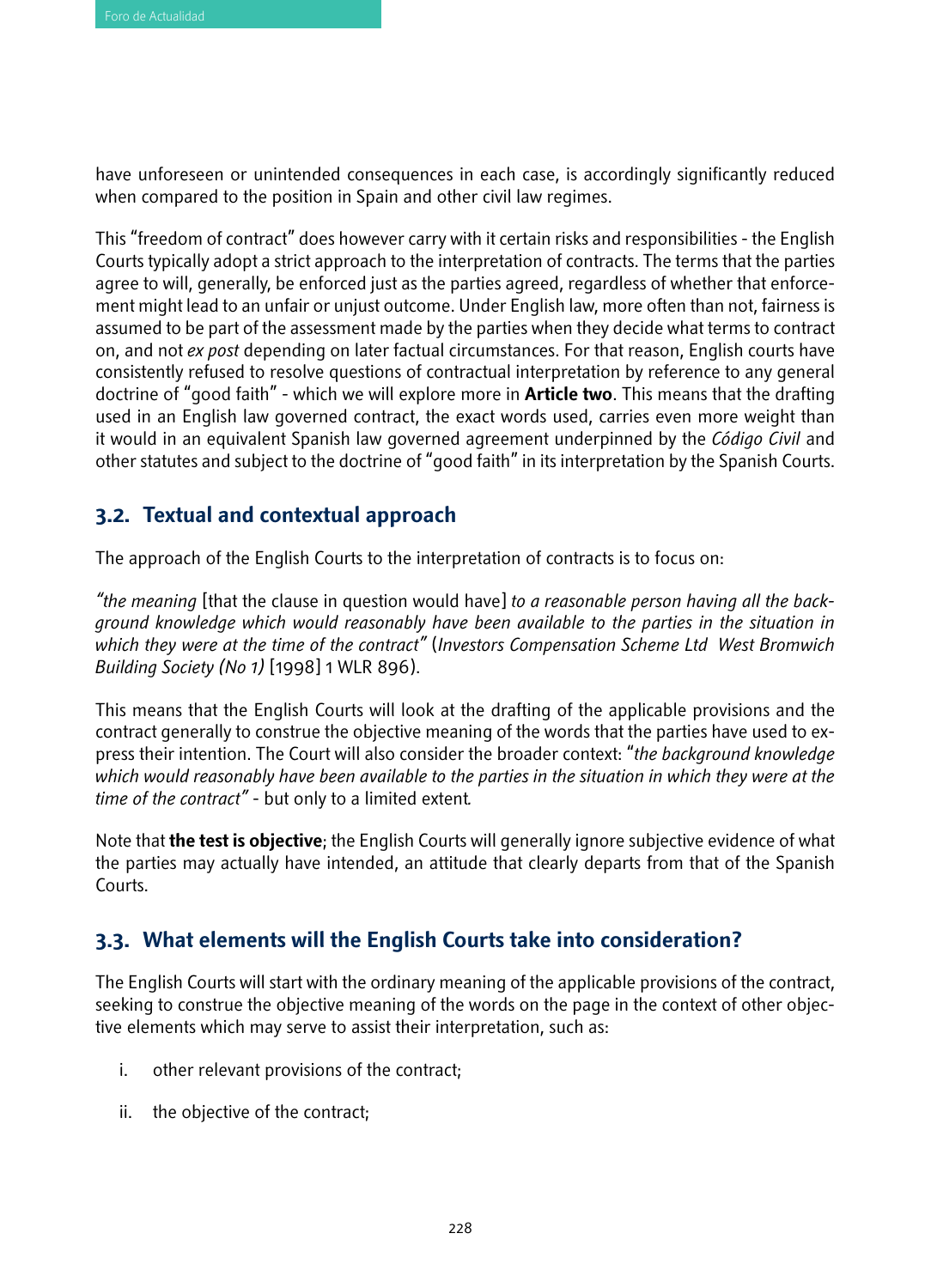- iii. facts and circumstances that would reasonably have been available to the parties at the time that they entered into the contract; and
- iv. applicable commercial customs and practices.

Note that the English Courts view contractual interpretation as an iterative process - the Court takes the ordinary meaning of the applicable provisions, and if the objective meaning is clear in the context of these objective elements listed above, then the Court will not seek to construct an alternative interpretation.

### **3.4. What elements will the English Courts not take into consideration?**

As mentioned, the English Courts will generally not take into consideration subjective evidence of what the parties may have actually intended, or other subjective elements such as pre-contractual communications or negotiations or the subsequent conduct of the parties after the contract has been entered into. In addition, the English Courts will *not* apply any general principle of "good faith" to resolve doubts, gaps or ambiguities in the drafting of an English law governed agreement (See, for example, *MSC Mediterranean Shipping Company S.A. v Cottonex Anstalt* [2016] EWCA Civ). Both of these represent fundamental differences from the civil law approach, including that of the Spanish Courts.

#### **3.5. How do the English Courts justify this approach?**

This approach is justified on a two-fold basis. First, it is the natural consequence of the freedom of the parties to contract on whatever particular terms they agree to. Second, interpreting contracts in this manner promotes greater certainty as to how contractual provisions will be interpreted and, as a consequence of that certainty, reduces the extent to which disputes may arise and have to be resolved through litigation or other dispute resolution processes.

A premium is therefore placed on English law governed contracts being clear, comprehensive and lacking in ambiguity. Accordingly, such agreements tend to be long and detailed and in some respects cover points which may be thought to be obvious or remote (the "*what happens if*" scenario).

## 4. Contrast with the approach taken to CONTRACTUAL Interpretation by the Spanish Courts

### **4.1. How does this differ from the approach applied by the Spanish Courts?**

The goal of contractual interpretation under Spanish Law is to determine the meaning of the contract that is faithful to the common intention of the parties when they agreed to the contract. To that effect, they may use a number of interpretive criteria and tools. Among them, the Spanish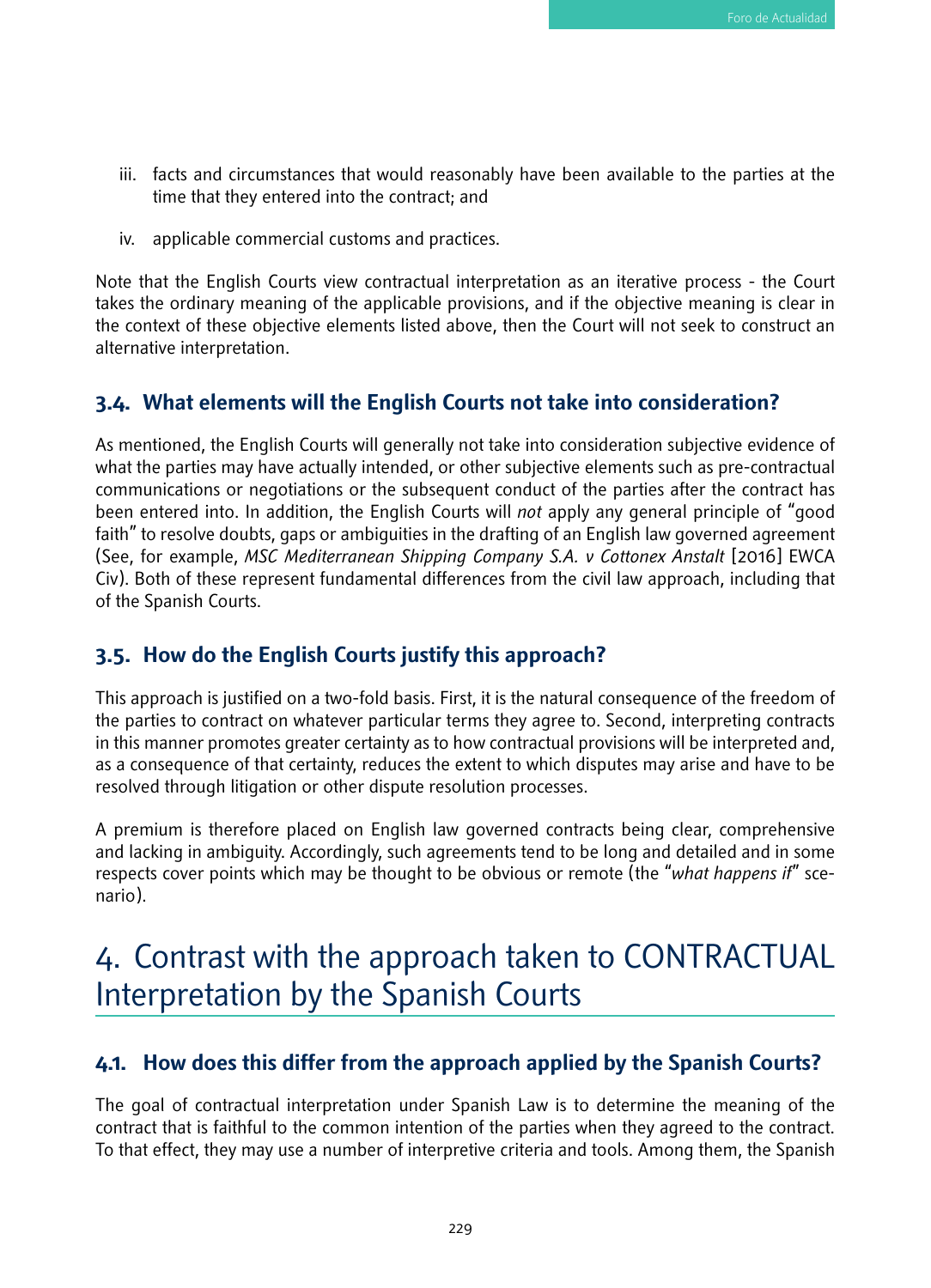Courts will have regard to the doctrine of "good faith" in their interpretation of the contract, which doctrine is not capable of being excluded by the parties. To ascertain the common intention of the parties, the Spanish Courts will take into account such subjective elements as:

- i. pre-contractual communications or negotiations;
- ii. evidence of the actual intention of the parties; and
- iii. the subsequent behavior of the parties.

Such elements are in addition, of course, to the objective elements listed in the previous section in relation to English law contractual interpretation, which will also be available to the Spanish Courts to assist the process of contractual interpretation.

### **4.2. Do the differences matter in practice?**

If an agreement is well drafted and contains no doubts, gaps, ambiguities or inconsistencies in the drafting, the varying approach to interpretation between the English and the Spanish Courts will likely not lead to significantly different interpretations.

However, where provisions of a contract are ambiguously or loosely drafted, or are inconsistent or incomplete, difficulties may arise and the two approaches may produce different results. As a result, a working knowledge of English law rules of contractual interpretation and an understanding of the greater emphasis placed on clear, precise and unambiguous drafting by the English Courts is very useful for any lawyer (English or otherwise) reviewing English law governed agreements, adapting an English precedent to Spanish law, or generally dealing with drafting-obsessed English lawyers.

## 5. *Wood v Capita* - An example of where the differences did matter

The English Courts' approach to contractual interpretation is illustrated by the recent judgement of the Supreme Court of England and Wales in *Wood v Capita Insurance Service Ltd* [2017] UKSC 24.

### **5.1.** *Wood vs Capita* **- background and facts**

In that case, Capita acquired an insurance company from Wood by way of a share acquisition. Subsequently it became apparent that the target company acquired had, prior to the acquisition, engaged in mis-selling insurance products to customers. This issue was self-reported to the appropriate regulatory authority, which then approved a compensation scheme for affected customers. Capita sued Wood, wishing to recover the losses suffered.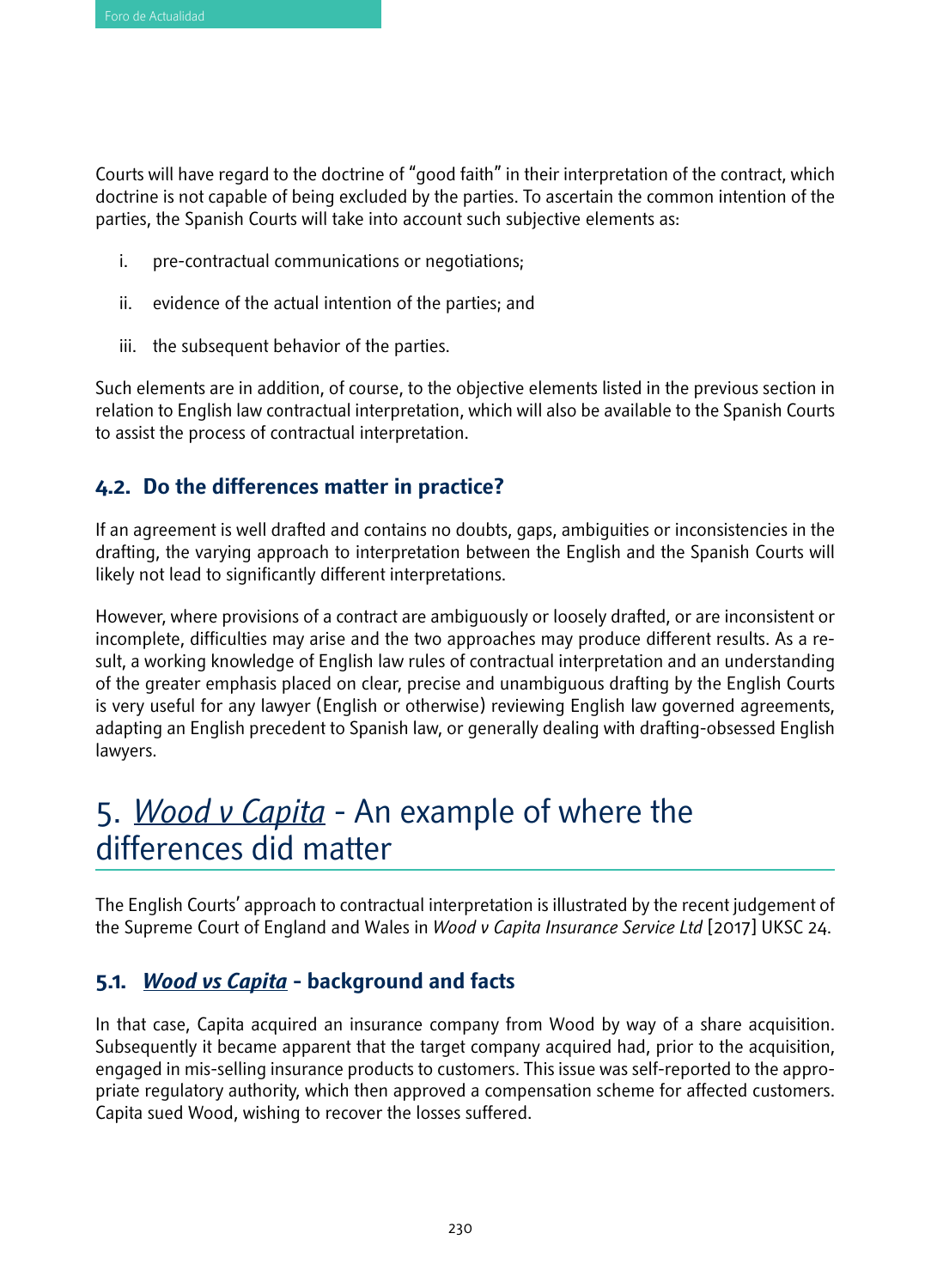The Share Purchase Agreement (the "**SPA**") entered into by Wood and Capita contained a warranty which would, it appears, have covered the mis-selling activities, but the two year time limit for bringing claims under such warranty had already expired. As a result, the warranty was of no use to Capita.

In addition, the SPA contained an indemnity which was not subject to the two year time limit. The wording of the indemnity was as follows:

*"The Sellers undertake to pay to the Buyer an amount equal to the amount which would be required to indemnify the Buyer and each member of the Buyer's Group against all actions, proceedings, losses, claims, damages, costs, charges, expenses and liabilities suffered or incurred, and all fines, compensation or remedial action or payments imposed on or required to be made by the Company following and arising out of claims or complaints registered with the FSA, the Financial Services Ombudsman or any other Authority against the Company, the Sellers or any Relevant Person and which relate to the period prior to the Completion Date pertaining to any mis-selling or suspected mis-selling of any insurance or insurance related product or service." (bold emphasis added for the purposes of this Article)*

This indemnity clause was not well drafted, and it is not entirely clear what losses, exactly, it was intended to cover. In particular, it was very unclear whether the reference to "arising out of claims or complaints registered with the FSA" could cover the facts of the present case where Capita had self-reported the mis-selling activities.

### **5.2. What did the Supreme Court decide?**

Ultimately, the Supreme Court interpreted the indemnity (with particular reference to the words in bold highlighting) as applying only in the case of "claims or complaints" being made to the authorities by customers, and not in instances of self-reporting. This finding was made despite the fact that the indemnity did not expressly mention that the "claims or complaints" needed to registered with the FSA, i.e., by customers.

For the Supreme Court, the loss had been suffered by Capita as a direct result of the self-reporting to the relevant authorities and not through claims, complaints or other actions by customers. Accordingly, there was no valid claim under the indemnity.

While the judgement does not directly address the point, it should be noted that under English law contractual interpretation principles, the fact that Capita had presumably acted properly in reporting the matter to the authorities and had possibly prevented the need for claims to be made by individual customers - which might well have given rise to a claim under the indemnity - was not relevant for the Supreme Court in the question as to how the indemnity should be interpreted and applied.

At first glance this decision seems harsh for Capita - so how, if at all, is the decision of the Supreme Court justified?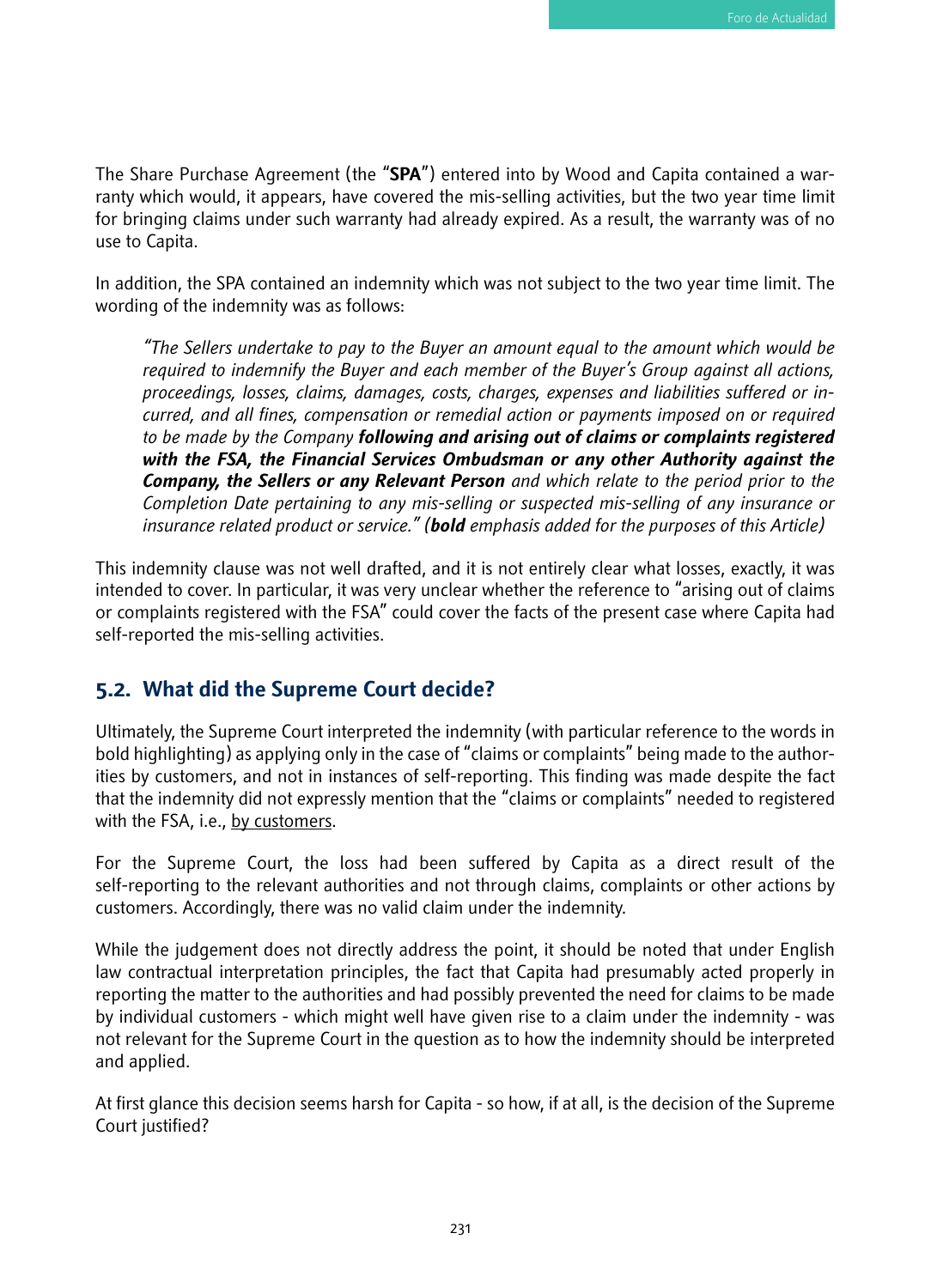### **5.3. How was that decision reached?**

First, the Supreme Court noted that two years after the Agreement had been entered into was a reasonable period within which to discover mis-selling issues - and during that two-year period Capita would have had recourse under the applicable warranty. Second, it was not contrary to commercial common sense for the Agreement to have contained broad warranties which were limited in time and also a specific indemnity which was not subject to the same time limit but which was more limited in scope. Third, it was not the role of the Court to go against the ordinary meaning of the words chosen and used by the parties in the indemnity clause so as to improve what had turned out to be a bad bargain for one of the parties.

However, if the same issue had arisen on the same facts but in connection with a Spanish law governed contract, it is very possible that the Spanish Courts would have decided the question the other way. In particular, the application of the doctrine of good faith, or the availability of evidence relating to the common intention could have allowed much greater latitude in reaching the conclusion that the actual intention of the parties was that the indemnity should apply in these circumstances.

# 6. Conclusions and practical advice

If English law is chosen as the governing law for a commercial or financial transaction, care must be taken to understand how the English law rules of contractual interpretation will affect the drafting and negotiation process and the manner in which the client's objectives may be achieved.

Freedom of contract has many advantages, but also some disadvantages - the strict approach of the English Courts (and arbitral tribunals) to the interpretation of contracts which are subject to English law imposes responsibilities on the parties and their legal advisers which may not be immediately apparent to those used to operating in civil law jurisdictions.

Key points for Spanish lawyers to consider when reviewing an English law agreement or adapting English law precedents include:

- i. **precise drafting is essential**: given the approach of the English Courts to contractual interpretation, there is greater pressure on the drafting employed in English law governed agreements. Drafting must be as precise as possible to eliminate potential ambiguities or uncertainties;
- ii. **deal with the "what if" scenario because the English Courts won't do it for you**: an English law agreement will need to be drafted in such a way so as to cover all eventualities which may reasonably be foreseen at the time of entering into the contract. The English Courts have far less scope to employ interpretive criteria that are not linked to the contract and to objective elements, including considerations of "good faith", to resolve outcomes that have not been provided for in the contract;